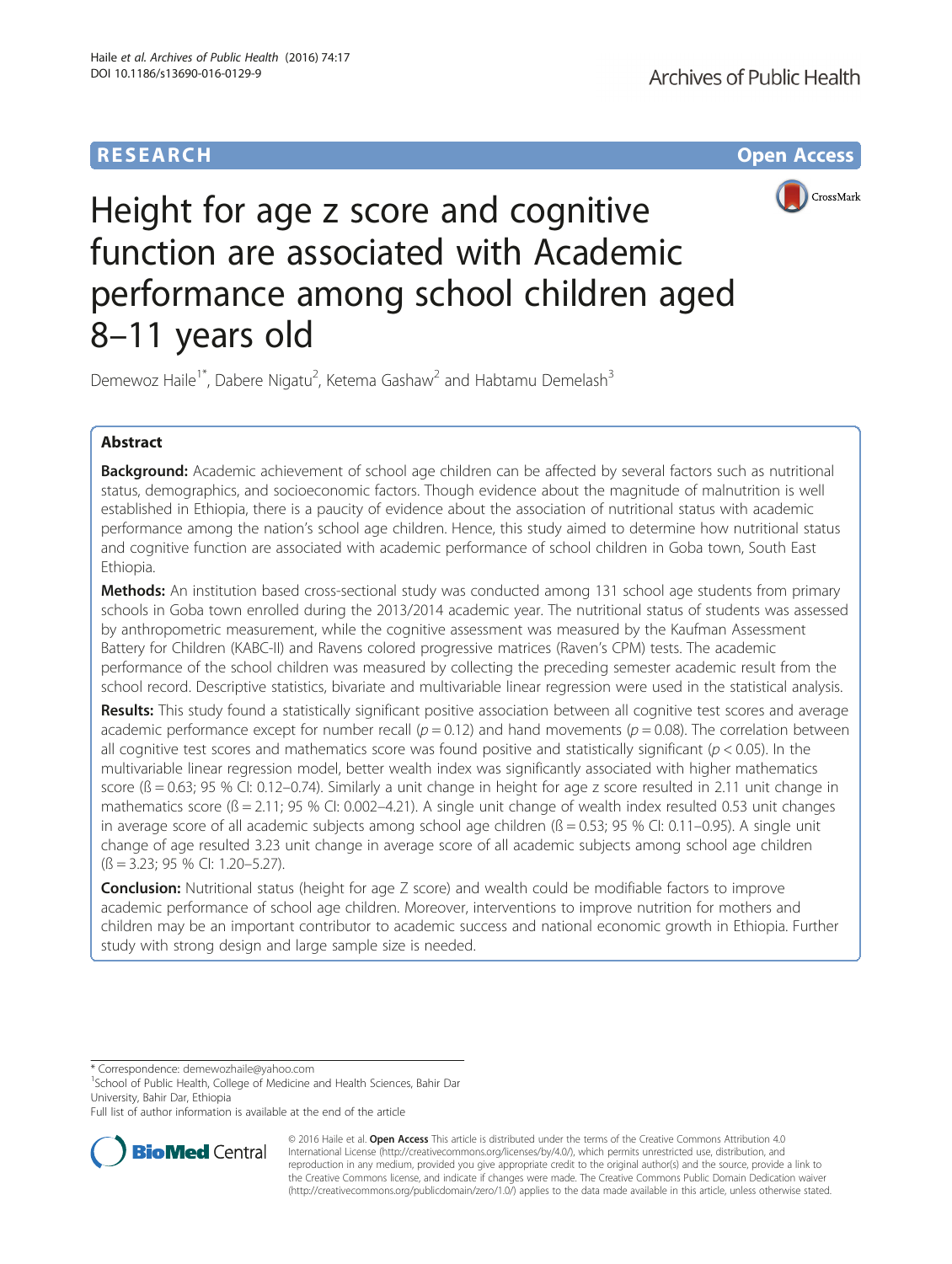## Background

Academic achievement of school age children can be affected by several factors such as nutritional status, demographics, and socio-economic factors [\[1](#page-5-0), [2](#page-5-0)]. No nation can afford to waste its greatest national resource: the intellectual power of its people. In many poor countries where malnutrition is widespread, it is considered a problem that negatively affects the ability of children to learn and causes them to perform at a lower level in school [\[3\]](#page-5-0). Studies have shown that food insecurity is associated with academic performance of school age children [\[4](#page-6-0), [5](#page-6-0)].

An intervention study showed that free school breakfast programs resulted in significant improvements in attendance, mathematics grades, behavior and decreases in hunger [\[6](#page-6-0)]. Another study showed that improvement in academic performance would be achieved once proper nutrition is achieved [[7\]](#page-6-0). Children who were malnourished in early life are more likely to have lower school attendance and to score poorly in cognitive tests during school age as compared to well-nourished children [\[8](#page-6-0)]. Many studies done in different parts of the world showed that poor growth characteristics are associated with poor academic performance. A prospective cohort study from Canada revealed that though overweight does not increase risk for poor educational outcomes, being underweight increase risk for poorer cognitive outcomes [\[9](#page-6-0)]. A study from Southeast Asia showed that all poor growth characteristics (HAZ, WAZ and BAZ) and non-verbal IQ scores were associated negatively [[10](#page-6-0)]. A study from Southern Ethiopia also found that better HAZ and WAZ were positively correlated with cognitive performance tests [[11\]](#page-6-0).

Ethiopia is one of the sub-Saharan African countries largely affected by child malnutrition [\[12](#page-6-0)]. Studies conducted in different parts of Ethiopia have shown that under nutrition is common among school age children. A study from northwest Ethiopia revealed that 32.3 % of school age children were undernourished (27.1 % underweight and 11.2 % stunted) [\[13](#page-6-0)]. Another study from Gondar showed that the prevalence of stunting among school-aged children was 42.7 % in rural areas and 29.2 % in urban areas, while the corresponding figures for thinness were 21.6 and 20.8 % [[14\]](#page-6-0). A study from eastern Ethiopia showed prevalence of stunting among school-aged children was 8.9 % of which 2 % had severe stunting [[15](#page-6-0)]. A 2014 study in Addis Ababa, the nation's capital found about 31 % of children were undernourished (19.6 % stunted, 15.9 % underweight) [\[16](#page-6-0)]. This implies that child malnutrition is still a public health problem in both urban and rural areas.

The future of a nation entirely depends on the welfare of its younger generation. Ethiopia is currently transitioning from the end of its first national growth and

transformation plan to the beginning of its second growth and transformation plan, of which its success will largely depend on the academic performance of its school children and their future contributions. In 2012/ 2013 the net enrolment rate in Primary Level (1–8) was 85.9 %. Similarly, the net enrollment rate at Primary Level in the nation's largest and most populous region, Oromiya region, was 83.9 %. The national repetition rate among primary school students was found to be 7.9 % while the repetition rate of Oromiya region was 9 %. The dropout rate for Oromiya was 18.8 % while the national was 15.7 % [[17\]](#page-6-0). Therefore proper attention should be given to this group of children because their performance will impact the socioeconomic development of the entire country.

Though evidence about the magnitude of malnutrition is well established in Ethiopia, there is a paucity of evidence regarding how nutritional status is associated with academic performance among the nation's school age children. Hence, this study is aimed to determine the association of nutritional status and cognitive performance with academic performance of school children in Goba town, South East Ethiopia.

## Methods

## Study area and period

An institutional based cross-sectional study design was employed in Goba town, Bale zone, Oromiya region, Southeast Ethiopia. The study was conducted from May to June 2014 among grade three elementary school students in Goba town. At the time the town had one preparatory school, two high schools, ten Kindergartens and 13 elementary schools, of which 7 were private and 6 were public [\[18\]](#page-6-0). The town schools also served the rural residents who live around the town. From these elementary schools, the study selected grade three students from randomly selected schools, in order to minimize inter-grade variability between different levels of grades. All of the student participants were of age 8 to 11 years old and had been enrolled in the school in 2013/2014 academic year.

## Sample size and sampling procedure

The sample size (n) was determined by using G power statistical software version 3.1.5 by assuming the effect size of 0.24, the level of significance  $(\alpha)$ , 0.05 ( $Z\alpha_{12} = 1.96$ ) and the power (1 –  $\beta = 0.80$ ) [\[19](#page-6-0)]. The study was conducted on 131 grade three school age children who were enrolled in elementary schools in Goba town. Initially the eligible schools were stratified into public schools and private schools by assuming socioeconomic difference between public and private school students. Two public and three private primary schools were then selected randomly.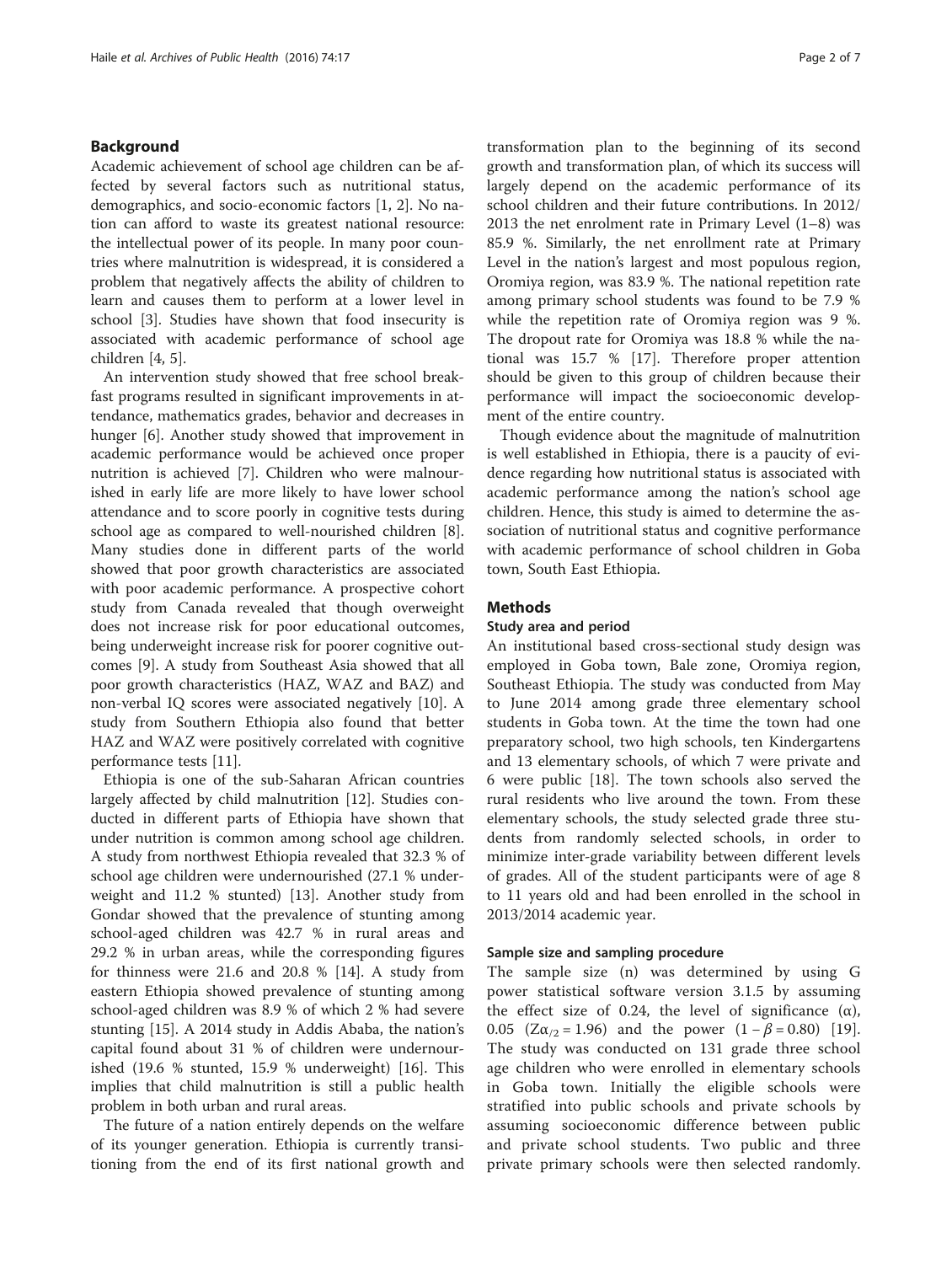The total number and list of students were obtained from each selected school. To determine the number of students included in the study from each school, we used proportional allocation based on the number of eligible students from each school. For schools which have more than one section of grade three students, the same procedure was followed. Finally students were selected using a simple random sampling technique (computer generated random number). In any case when a randomly selected student was absent on three consecutive data collection days; he/she was substituted by the next randomly selected student from the same class room.

## **Measurements**

Socio-demographic characteristics were collected using structured questionnaire adopted from the Ethiopian demographic and health survey questionnaire [\[12](#page-6-0)]. Dietary intake was assessed using qualitative 24 h dietary recall method in a joint interview with both parent and child. From the qualitative 24 h dietary recall, dietary diversity for each student was calculated based on the WHO eight food groups [[20\]](#page-6-0). The cognitive function of the students was assessed using selected tests from the Kaufman Assessment Battery for Children (KABC-II) and Raven's Colored Progressive Matrices (RCPM) [[21, 22](#page-6-0)]. The KABC II used Number Recall, Word Order and Hand Movement for measuring sequential processing (short term memory). In KABC II, simultaneous processing is measured by Rover and Triangles while planning (fluid reasoning) is assessed by using Pattern Reasoning. From KABC-II tests, core subsets for planning and conceptual thinking, were not administered because previous studies done in similar settings indicated that, most of the pictures in the subsets were not familiar to Ethiopian children [[11, 23\]](#page-6-0). Tests for measuring learning and knowledge were not used for this study because they were not used previously in similar cultural settings. Raven's Colored Progressive Matrices (RCPM) made up of three sets of twelve problems which measures the ability to solve problems and reasoning by analogy has been used extensively as a culturally fair test of intelligence [\[21](#page-6-0)]. Each of the cognitive tests (selected tests from KABC-II and RCPM) were administered by different well trained data collectors in separate class rooms with a quiet and distraction free environment. One data collector administered only one cognitive test for all study subjects to reduce inter individual differences. Anthropometric measurements (height and weight) were taken for all children included in the study. Body weight was recorded to the nearest 0.1 kg using the UNICEF SECA weighing scale. Instruments were checked daily against a standard weight for accuracy. Calibration of the indicator against zero reading was checked before weighing every child. Children were weighed with light clothing and without shoes. Height was measured to the nearest 0.1 cm using the Shorr measuring board without shoes at Frankfort plane standing position. The age of children in completed years was obtained from school and confirmed from their parents. The academic performance of the school children was measured by collecting the preceding semester academic result from the school record. We used the students' mathematics and overall average semester results to measure academic performance.

## Data entry, processing and analysis

Data were checked for completeness, cleaned, coded and entered into SPSS version 20 and WHO AnthroPlus Version 1.0.4 for analysis. The nutritional status of height-for-age, weight-for-age, and weight-for-height were calculated from measurements using WHO AnthroPlus and compared with reference data according to the WHO 2006 population. Children below negative 2 standard deviation (−2SD) according to the WHO median for weight-for-age, height-for-age and weight-for-height were considered under-weight, stunted or wasted, respectively. Normal was defined as Z-score greater than or equal to -2SD. A descriptive analysis was conducted to obtain summary statistics (frequencies, means and standard deviations). Pearson correlation was used to check the relationship between nutritional status and academic performance. The association between academic performance and cognitive performance was also measured by Pearson correlation. Those variables which were found statistically significant at P value less than 0.25 in the bivariate analysis were entered into the multivariable linear regression model to identify the independent predictors of academic performance. This cutoff point prevented removing variables that would potentially have an effect during multivariable analysis [\[24](#page-6-0)]. Variables with p-value less than 0.05 in the final multivariable model were accepted as statistically significant and declared as associated factors.

## Ethical consideration

The ethical clearance was obtained from the institutional review board of Madawalabu University. A letter of permission was also obtained from the Goba town education office. Informed written consent was obtained from all parents (mothers/caregivers) after explanation of the study objectives, study period and measurement procedures. The willingness of the school age children was also asked in addition to parents consent. The students and parents were assured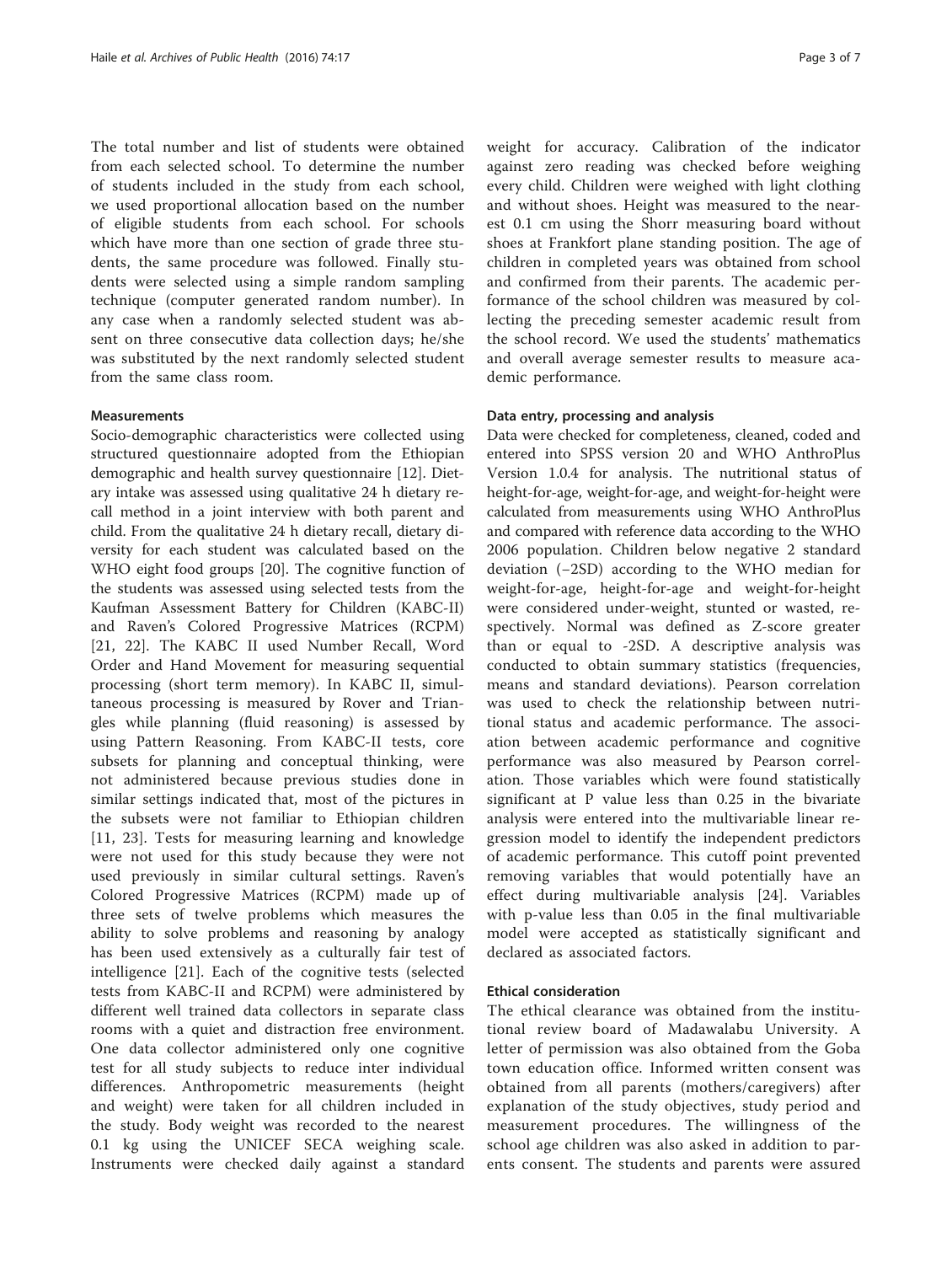that the information they provided would be kept confidential.

## Results

## Socio-demographic characteristics

The majority of the study participants were Orthodox (97,74.8 %) by religion and Oromo by ethic group (66, 51.1 %). Ninety five (74.8 %) and 122 (93.1 %) of the school age children were from families who were currently on marriage and residing in urban areas, respectively. Nearly one third of (42,32.8 %) the children were from households headed by husbands. Fifty four (47.0 %) of the school age children had a father who attended formal education up to the level of high school. Nearly two thirds (84, 64.9 %) of the school age children were living with both their fathers and mothers. Nineteen (14.5 %) of school age children were living with their grandparents. Eighty four (63.4 %) of the school age children were male by sex. The mean  $(\pm SD)$  age of the school age children was 10.02 (±0.86) years (Table 1).

There was a statistically significant positive association between all cognitive test scores and average academic performance except for number recall  $(p = 0.12)$  and hand movements ( $p = 0.08$ ). This study found that there was a statistically significant positive correlation between all cognitive test scores and mathematics score ( $p < 0.05$ ) (Table [2\)](#page-4-0).

As showed in Table [3](#page-4-0), there was a statistically significant positive correlation between height for age Z score (HAZ) and mathematics score among school aged children ( $p = 0.026$ ). However, both weight for age Z score (WAZ),and body mass index for age Z score (BAZ) had no statistically significant association with academic performance (average semester result and mathematics score) ( $p > 0.05$ ).

Variables including residence, maternal education, paternal education, diet diversity, meal frequency, breakfast habit, iodized salt consumption, sex of the child, occupation, attendance of preschool program and family size were not significantly associated with academic performance  $(P > 0.25)$ . Hence those variables were excluded from the multivariable linear regression model.

In the bivariate analysis only height for age Z score and wealth index were significantly associated with mathematics score, qualifying as candidate variables for the multivariable linear regression model. Age and wealth index were positively associated with average score of all academic subjects (courses) of the preceding semester in the multivariable model.

In the multivariable linear regression model better wealth index was significantly associated with better mathematics score ( $\beta$  = 0.63; 95 % CI: 0.12–0.74). A single unit change of wealth index resulted in 0.63 unit

|                                                     |  |  |  | <b>Table 1</b> Socio-demographic and economic characteristics of |  |
|-----------------------------------------------------|--|--|--|------------------------------------------------------------------|--|
| respondents in Goba Town, South east Ethiopia, 2014 |  |  |  |                                                                  |  |

| Variables                 |                                | Frequency | Percent |
|---------------------------|--------------------------------|-----------|---------|
| Religion                  | Orthodox                       | 97        | 74.8    |
|                           | Muslim                         | 27        | 20.6    |
|                           | Protestant                     | 6         | 4.6     |
| Ethnic group              | Oromo                          | 66        | 51.1    |
|                           | Amhara                         | 60        | 45.8    |
|                           | Others <sup>b</sup>            | 4         | 3.1     |
| Marital status            | Married                        | 95        | 74.8    |
|                           | Divorced                       | 6         | 4.6     |
|                           | Separated                      | 14        | 10.7    |
|                           | Widowed                        | 13        | 9.9     |
| Head of the household     | Husband                        | 42        | 32.8    |
|                           | Wife                           | 17        | 13.0    |
|                           | Both                           | 54        | 41.2    |
|                           | Others <sup>c</sup>            | 17        | 13      |
| Place of residence        | Urban                          | 122       | 93.1    |
|                           | Rural                          | 9         | 6.9     |
| Educational status of the | Illiterate                     | 12        | 10.3    |
| father                    | Primary (1-8)                  | 24        | 20.5    |
|                           | Secondary school<br>$(9 - 12)$ | 54        | 47.0    |
|                           | Tertiary (>12)                 | 26        | 22.2    |
| Educational status of the | Illiterate                     | 13        | 9.9     |
| mother                    | Primary (1-8)                  | 43        | 32.8    |
|                           | Secondary (9-12)               | 51        | 38.9    |
|                           | Tertiary $(>12)$               | 17        | 13.0    |
| Wealth index              | Poor                           | 46        | 36.8    |
|                           | Medium                         | 35        | 28.0    |
|                           | High                           | 44        | 35.2    |
| With whom the child lives | Father only                    | 4         | 3.1     |
|                           | Mother only                    | 19        | 14.5    |
|                           | With both                      | 84        | 64.9    |
|                           | Grand parents                  | 19        | 14.5    |
|                           | Others <sup>a</sup>            | 4         | 3.1     |
| Sex                       | Male                           | 83        | 63.4    |
|                           | Female                         | 48        | 36.6    |
| School type               | Private schools                | 67        | 51.1    |
|                           | Governmental<br>schools        | 64        | 48.9    |
| Family size               | ≤3                             | 32        | 24.6    |
|                           | $4 - 5$                        | 61        | 46.9    |
|                           | $\geq 6$                       | 37        | 28.5    |

<sup>a</sup> Aunts, sister, religious brothers, any non relatives <sup>b</sup>Gurage, Tigre Wolayita<br>Sarandparents, relatives, aunts <sup>c</sup>arandparents, relatives, aunts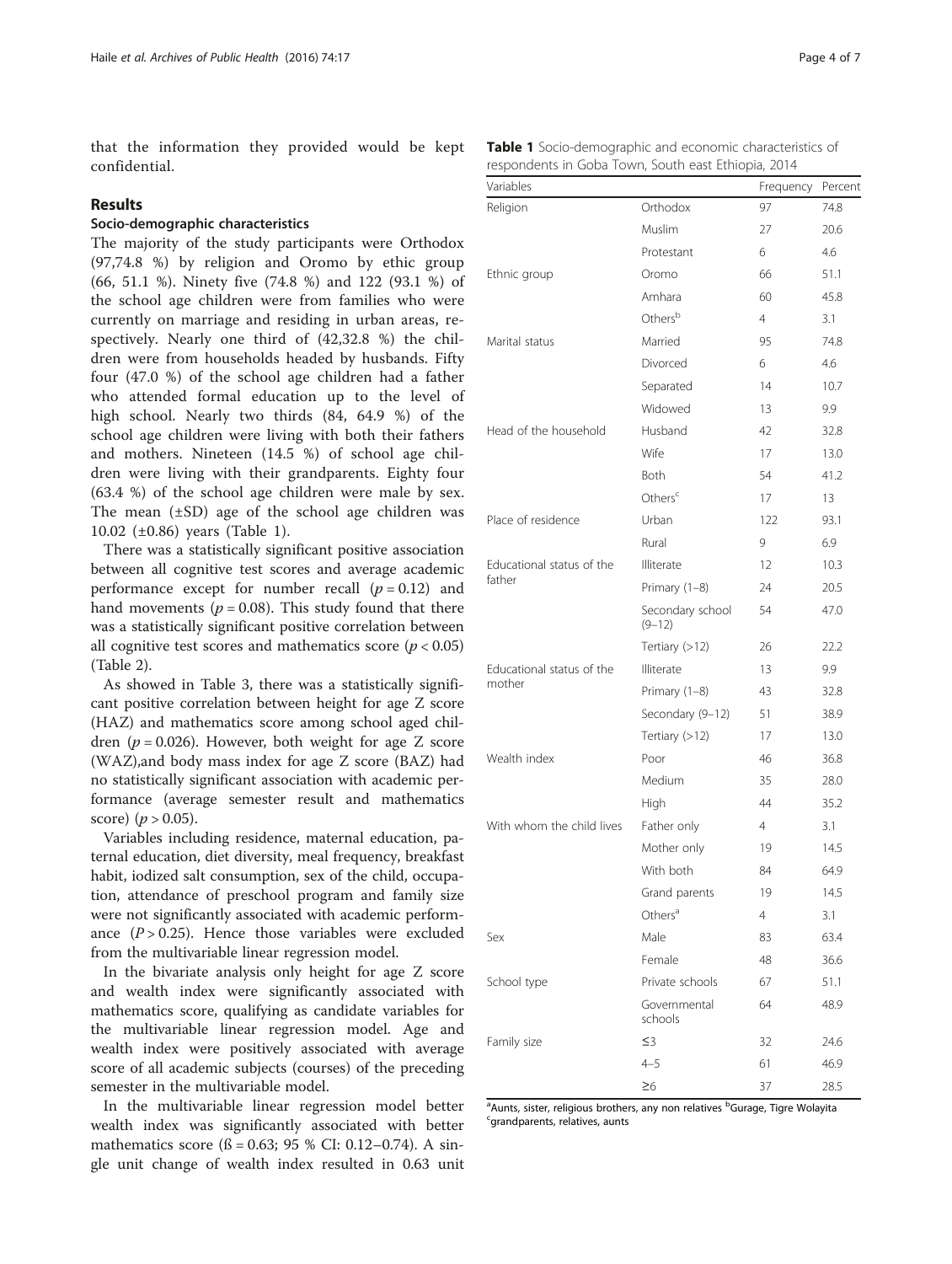<span id="page-4-0"></span>

| Table 2 Correlation between cognitive function test and |  |  |  |  |
|---------------------------------------------------------|--|--|--|--|
| academic performance among school aged children in Goba |  |  |  |  |
| Town, South east Ethiopia, May 2014                     |  |  |  |  |

| Cognitive test scores |                 | Academic performance    |             |  |
|-----------------------|-----------------|-------------------------|-------------|--|
|                       |                 | Average semester result | Mathematics |  |
| Number Recall score   | r               | 0.14                    | $0.19*$     |  |
|                       | $p$ -value 0.12 |                         | 0.03        |  |
|                       | N               | 131                     | 130         |  |
| Rovers score          | r               | $0.22*$                 | $0.22*$     |  |
|                       | $P$ -value      | .013                    | 0.01        |  |
|                       | N               | 131                     | 130         |  |
| Hand Movement score   | r               | 0.16                    | $0.20*$     |  |
|                       | $P$ -value      | 0.08                    | 0.03        |  |
|                       | N               | 131                     | 130         |  |
| Pattern score         | r               | $0.24***$               | $0.27***$   |  |
|                       | $P$ -value      | 0.005                   | 0.002       |  |
|                       | $\mathsf{N}$    | 131                     | 130         |  |
| Word Order score      | r               | $0.23***$               | $0.19*$     |  |
|                       | $p$ -value      | 0.008                   | 0.028       |  |
|                       | N               | 131                     | 130         |  |
| Triangles test score  | r               | $0.33***$               | $0.29***$   |  |
|                       | $p$ -value      | 0.001                   | 0.001       |  |
|                       | N               | 131                     | 130         |  |
| Ravens CPM test score | r               | $0.38***$               | $0.38***$   |  |
|                       | $p$ -value      | 0.001                   | < 0.001     |  |
|                       | N               | 129                     | 128         |  |

\*Statistically significant at p <0.05, \*\*Statistically significant at p<0.01

change in mathematics score. Height for age Z score was found positively associated with mathematics score in the multivariable model. A single unit change in height for age Z score resulted in 2.11 unit change in mathematics score (ß = 2.11; 95 % CI: 0.002–4.21). A

Table 3 Correlation between anthropometric Z scores and academic Achievement among school aged children in Goba Town, South east Ethiopia, May 2014

| Anthropometric z<br>scores |                 | Academic performance   |                      |  |  |  |
|----------------------------|-----------------|------------------------|----------------------|--|--|--|
|                            |                 | Average semester score | Mathematics score    |  |  |  |
| $HAZ^a$                    | r               | 0.103                  | $0.197$ <sup>a</sup> |  |  |  |
|                            | <i>p</i> -value | 0.249                  | 0.026                |  |  |  |
|                            | N               | 128                    | 127                  |  |  |  |
| WA7 <sup>b</sup>           | r               | 0.061                  | 0.099                |  |  |  |
|                            | P-value         | 0.497                  | 0.270                |  |  |  |
|                            | N               | 127                    | 126                  |  |  |  |
| BAZ <sup>c</sup>           | r               | $-0.029$               | $-0.061$             |  |  |  |
|                            | p-value         | 0.743                  | 0.496                |  |  |  |
|                            | Ν               | 127                    | 126                  |  |  |  |

<sup>a</sup>Height for Age Z score, <sup>b</sup>Weight for Age Z score, <sup>c</sup>Body mass for age Z score

single unit change in wealth index resulted in 0.53 unit change in average score of all academic subjects among school age children (ß = 0.53; 95 % CI: 0.11–0.95). Older children scored significantly higher in average semester result. A single unit change of age results 3.23 unit change in average score of all academic subjects among school age children (ß = 3.23; 95 % CI: 1.20–5.27).

## Discussion

This study found that WAZ and BAZ were not significantly associated with average semester results or mathematics score among school age children, age 8–11 years. Similarly a study from Malaysia found no association between poor nutritional status and school performance among a sample of 7 to 8 years old primary school children [[25\]](#page-6-0). However, in contrast to the finding of this study, studies have shown that higher WAZ is positively associated with academic performance [[26, 27](#page-6-0)]. High WAZ score is associated with better cognitive performance [\[11](#page-6-0)]. The small sample size of this study possibly a reason for absence of association between WAZ and academic performance. Additionally, this study was conducted among school age children attending urban schools, where prevalence of underweight is tends to be lower than in rural schools. Therefore the effect of underweight on academic performance in a study population where malnutrition prevalence is low might not reflect the effect at a population level. The absence of association between BAZ and academic performance might be explained by the fact that BAZ indicates acute nutritional status and do not interfere with cognitive functioning.

This study found that good HAZ score was significantly associated with higher mathematics scores. Similar finding came from a study conducted in Sri Lanka which showed that higher HAZ score is associated with better academic score [\[27\]](#page-6-0). Height-for-age reflects the accumulation of nutritional deprivation throughout the years, which may consequently affect educational achievement of children [\[28\]](#page-6-0). A study from Uganda revealed that HAZ had statistically significant positive associations with learning achievement in English (language) and mathematics among grade 4 children [[29\]](#page-6-0). A study among grade 4 children in Sri Lanka showed a significant positive association between height-for-age and examination scores [[30](#page-6-0)]. Stunted children have shown more anxiety, depression and lower self-esteem than their non stunted counter parts [[31](#page-6-0)]. Similarly, protein malnutrition (and low energy availability in general) may have negative effects on brain development. Chronic protein energy malnutrition (stunting) affects the ongoing development of higher cognitive processes during childhood years [[32](#page-6-0), [33](#page-6-0)]. Stunted children have impaired behavioral development in early life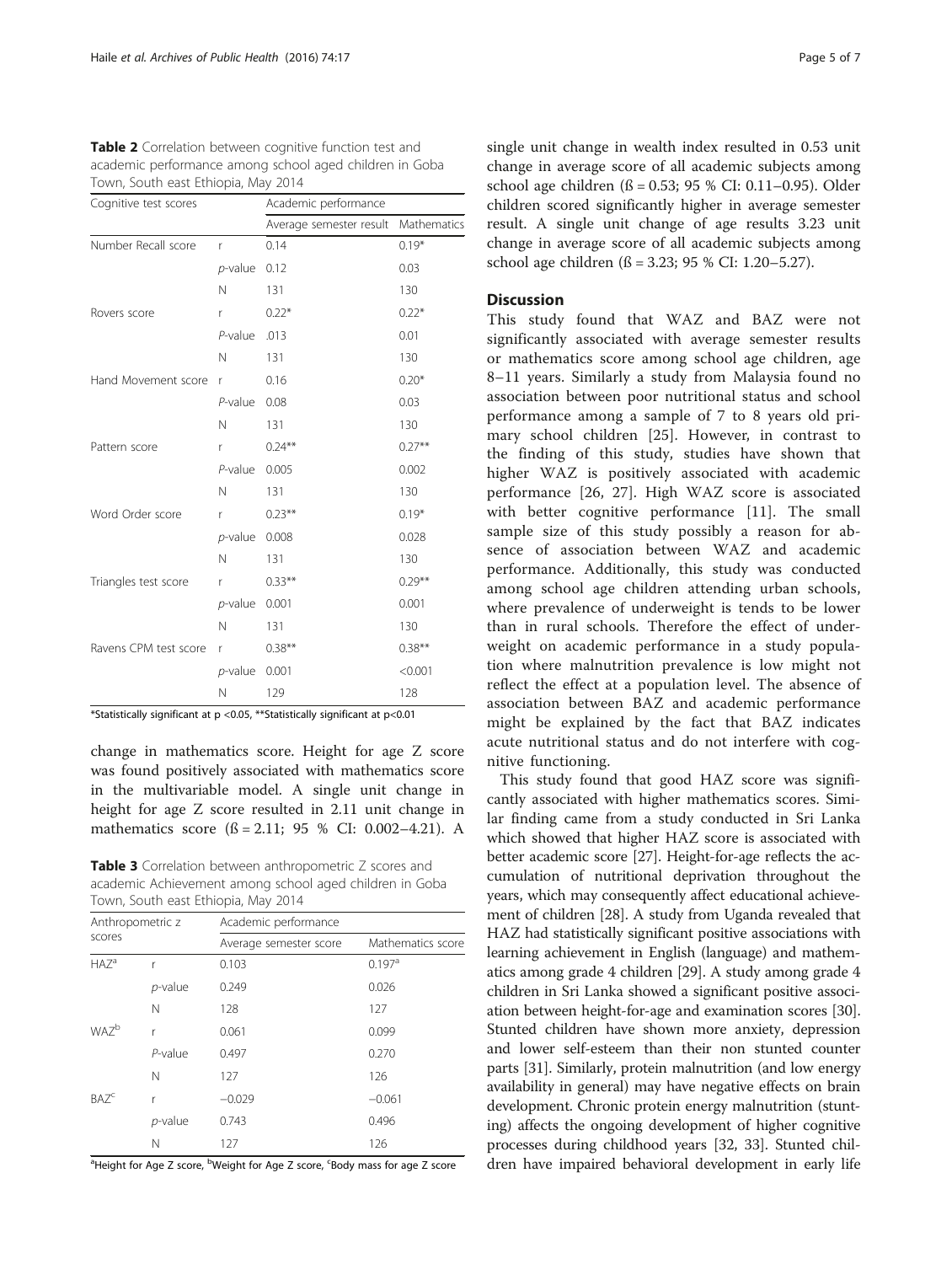<span id="page-5-0"></span>[[34](#page-6-0)] and have poorer cognitive ability [\[35\]](#page-6-0) than nonstunted children. Brain functions such as cognition, memory and locomotors skills are affected by under nutrition [[36](#page-6-0), [37\]](#page-6-0). However, the associations between poor linear growth and impaired neurodevelopment are not well understood [\[36\]](#page-6-0). Cognitive functioning might mediate the association between stunting and academic performance. This study found that all the cognitive test scores were significantly associated with the mathematics scores. Except number recall and hand movement, all other cognitive tests were correlated with average semester results.

This study found that higher wealth index is associated with better mathematics score of school age children. Many consistent findings were reported from different part of the world. Food security, which is correlated with wealth index has predicted impaired academic performance in mathematics for girls and boys [[4\]](#page-6-0). A meta analysis study showed that there is a strong correlation between socio economic status and academic performance [[38\]](#page-6-0). Poor socioeconomic condition of the family is one of the determinants for poor school performance among children [\[39](#page-6-0)]. Primary school children in Malaysia from the lower income group had significantly poorer academic performance [2]. The association between socio economic status and academic achievement widens with increasing age. Socio‐economic gaps in the early school years has long lasting consequences. Particularly, as children in low socio economic status get older, their situation tends to worsen [[40](#page-6-0)]. The association between socioeconomic status and academic achievement is complex and included several factors such as nutrition, school environment, home living environment, material support etc. Socio economic status might affect educational performance due to its influence on affordability of quality of residence, access and affordability of Information Communication facilities and services, and library materials which deal with academic matters [[41](#page-6-0)]. Low socioeconomic status is associated with chronic stress which has long term negative consequences on brain development [[42](#page-6-0)]. Furthermore, low socioeconomic individuals have high levels of stress hormones such as cortisol and catecholamines [\[43\]](#page-6-0).

This study implies that academic performance is affected by chronic malnutrition and wealth. The education sector, which largely determines the welfare of a country, can be improved by investing in nutrition, particularly on chronic malnutrition. Stunting begins in utero and continues for at least the first 2 years of postnatal life; the period from conception to a child's second birthday (the first one thousand days) has therefore been identified as the most critical window of opportunity for interventions. There are proven interventions to prevent stunting such as exclusive breastfeeding, complementary feeding, infection prevention, sanitation and hygiene. Nutrition interventions should also be strengthened in schools to improve children's academic performance. Improving the socioeconomic status of a community has profitable gains in terms of students' academic performance and development of the nation.

This study had some limitations. The first limitation was its small sample size and biased inclusion of children mostly from urban residency. This study used only anthropomorphic measurements and did not assess the micronutrients status of study participants. Furthermore, there may have been differences in the evaluation system for students' academic performance among the public and private schools. Finally, physical performance capacity and motor skills were not measured in this study.

## Conclusion

Nutritional status and wealth could be additional modifiable factors to improve academic performance of the children. Moreover, interventions to improve nutrition for mothers and children may be an important contributor to academic success and national economic growth in Ethiopia Further study with a strong design and large sample size is important.

## Competing interest

The authors declare that they have no competing interests.

#### Authors' contribution

DH, KG, DN and HD conceived the study. DH performed the data management and analysis, contributed in the interpretation of data and drafting the manuscript and critically reviewed the manuscript. KG performed the data collection, contributed in the interpretation of data, drafted the manuscript and critically reviewed the manuscript. DN performed the data collection, contributed in the interpretation of data, and critically reviewed the manuscript. HD performed the data collection, contributed in the interpretation of data, and critically reviewed the manuscript. All authors have contributed equally to this manuscript. All authors read and approved the final manuscript.

#### Acknowledgment

We would like to acknowledge Madawalabu University for financing this study. We are also grateful to thank Lianna Tabar, WEEMA International, Brookline, MA, USA for her professional language editing and reviewing the manuscript.

#### Author details

<sup>1</sup>School of Public Health, College of Medicine and Health Sciences, Bahir Dar University, Bahir Dar, Ethiopia. <sup>2</sup> Department of Nursing College of Medicine and Health Sciences, Madawalabu University, Bale Goba, Ethiopia. <sup>3</sup>Department of Public Health, College of Medicine and Health Sciences Debre Tabor University, Debre Tabor, Ethiopia.

## Received: 17 November 2015 Accepted: 1 March 2016 Published online: 02 May 2016

#### References

- 1. Zalilah M, Bond J, Johnson N. Nutritional status of primary school children from low income households in Kuala Lumpur. Malays J Nutr. 2000;6:17–32.
- 2. Anuar M, Lim C, Low W, Harun F. Effects of nutritional status on academic performance of Malaysian primary school children. Asia Pac J Public Health. 2005;17:81–7.
- 3. Galal O, Hullet J. The relationship between nutrition and children's educational performance: A focus on the United Arab Emirates. Br J Nutr. 2003;25:11–20.